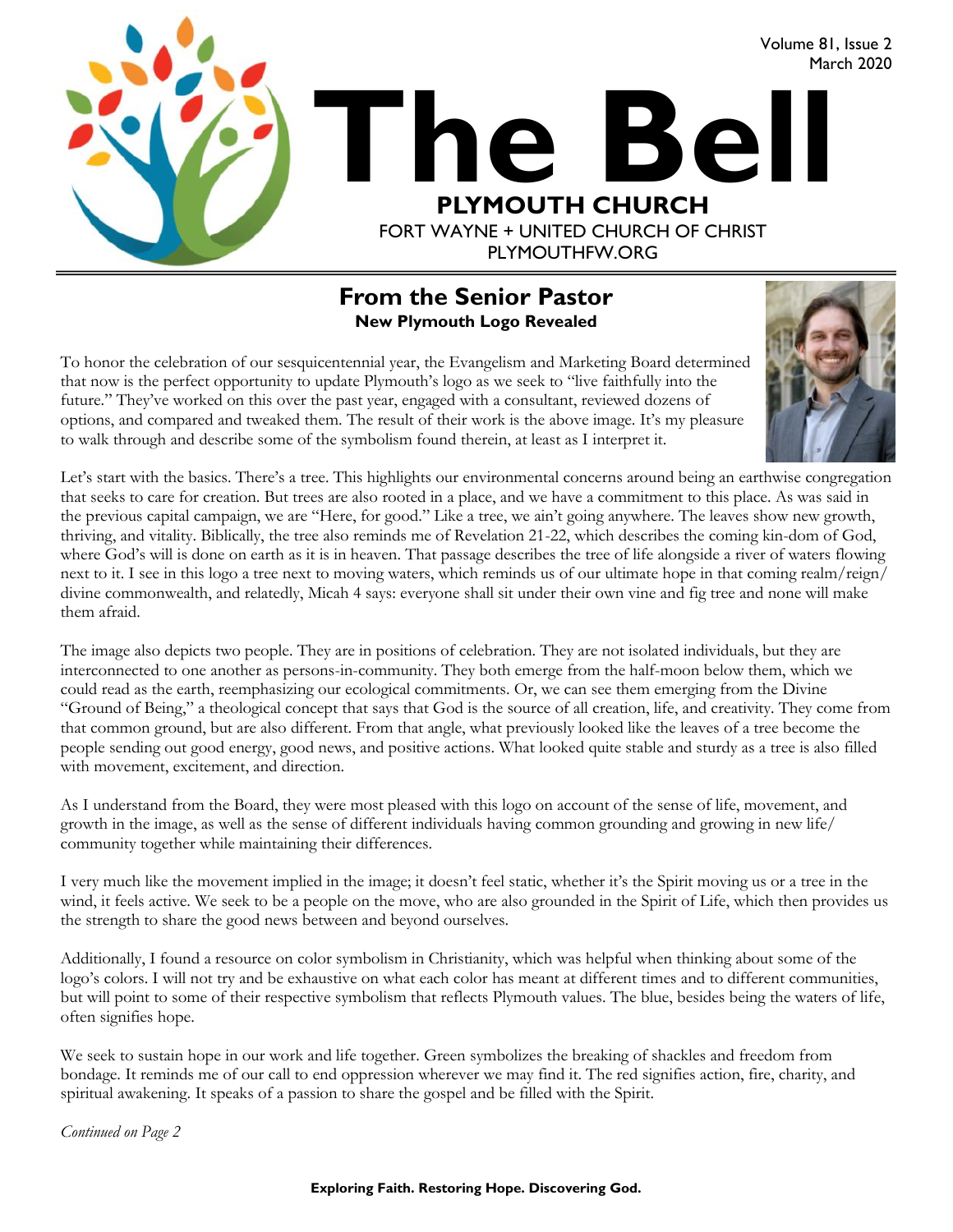#### *Plymouth Logo Continued*

Orange is symbolic of endurance and strength, something we need when we live in a world that does not always reflect the values we believe are most important. Likewise, it represents the red of passion tempered by the yellow of wisdom. Finally, yellow denotes hospitality, love and benevolence, all values that we seek to express and promote in our ministries and congregational living.

I prefer images that are multivalent, meaning they have more than one meaning or valid interpretation. Perhaps you see something in the image that others haven't seen? That's a good thing! Again, I want to thank the Evangelism and Marketing Board for their hard work, creativity, and persistence in helping us visually reflect some of the things we value here at Plymouth Church!

Peace, Rev. Dr. Timothy C. Murphy Senior Pastor and Teacher



**During the Month of March we are invited to pray for the Department of Service for Palestinian Refugees (DSPR) in Lebanon, a global mission partner through the Middle East Council of Churches. We also pray for One Great Hour of Sharing, supported in part by Plymouth Benevolence.**

## **Plymouth People In Our Prayers**

Patricia Adsit, Archer Family, Elizabeth Bayle, Janis Bohnstedt,Trevor Burns, Casey Cade, Carleen Carteaux, Natsha Chemey, Kris Conner, David Cornwell, Brad Crowder, Quinn Hacker,Joan Hartwig, Susan Jarvis, Bob Jensen, Nancy Jordan, Ginny Laudadio, Brian Laurenz, Joan Lipscomb, Sheldon Lockwood, Bonnie Pennock, Mike Popp, Noel Resor, Donna Riethmiller, Anne Rowland, Jacqueline Sanders, John Shannon, James Sidell, Charmaine Siekmann, Johanna Smith, Terri Stumpf, Caspian James Throop-Voors, Kirby Volz, Camille Wallace, Gordon Walter, Amanda Wray

New Life is welcomed in the birth of Caspian James Throop-Voors, March 8, to proud parents Jessie and Ryan Throop-Voors. Delighted grandparents are Mary Voors and Laura Coon, Kenton Neuhouser, Jeffrey Markley.

Sympathy is extended to Ann Corral and family on the unexpected death of her mother, Wilfreda Potts, February 24, Shrewsbury, MA.

Sympathy is extended to the family and friends of Jeanette Lohse, 101, who died January 28.

Sympathy is extended to the family and friends of Dolores (Dee) Harding who died August 26, 2019, Oceanside, CA.

Sympathy is extended to Jeanie Rhoades and family on the death of her sister-inlaw, Kathy Simpson, February 8.

Sympathy is extended to Tina Puitz and family on the death of her mother, Evelyn Strasburger, February 11, Lafayette, IN.

Sympathy is extended to Daniel and Anne Boyko and family on the sudden, unexpected death of his grandfather, Daniel Boyko, February 4.

Sympathy is extended to Bill Balasia and family on the death of his sister, Margaret Crane, February 15.

Sympathy is extended to Robert Nance and family on the death of his mother, Virginia "Ginny" Nance, March 8. Memorial Service will be held at Plymouth on May 2, 11 a.m. to celebrate the lives of both Virginia and her son, Allen Nance, who died in December, 2018.

#### **Plymouth Donations**

If you feel the call to donate to Plymouth during this time of uncertainty, please consider using our online method by using your smart phone's barcode scanner. This QR Code/Scanner tag will take you to the Plymouth page at **eservicepayments.com**.

To scan this QR code, open the camera on your device and hover over the QR code. Once your camera focuses on the code, an option to follow the link will appear. You can also download a QR scanner app! Use this secure and confidential link to support Plymouth Church's ministry and mission! Your gift helps advance the local and global outreach of Plymouth benevolence.

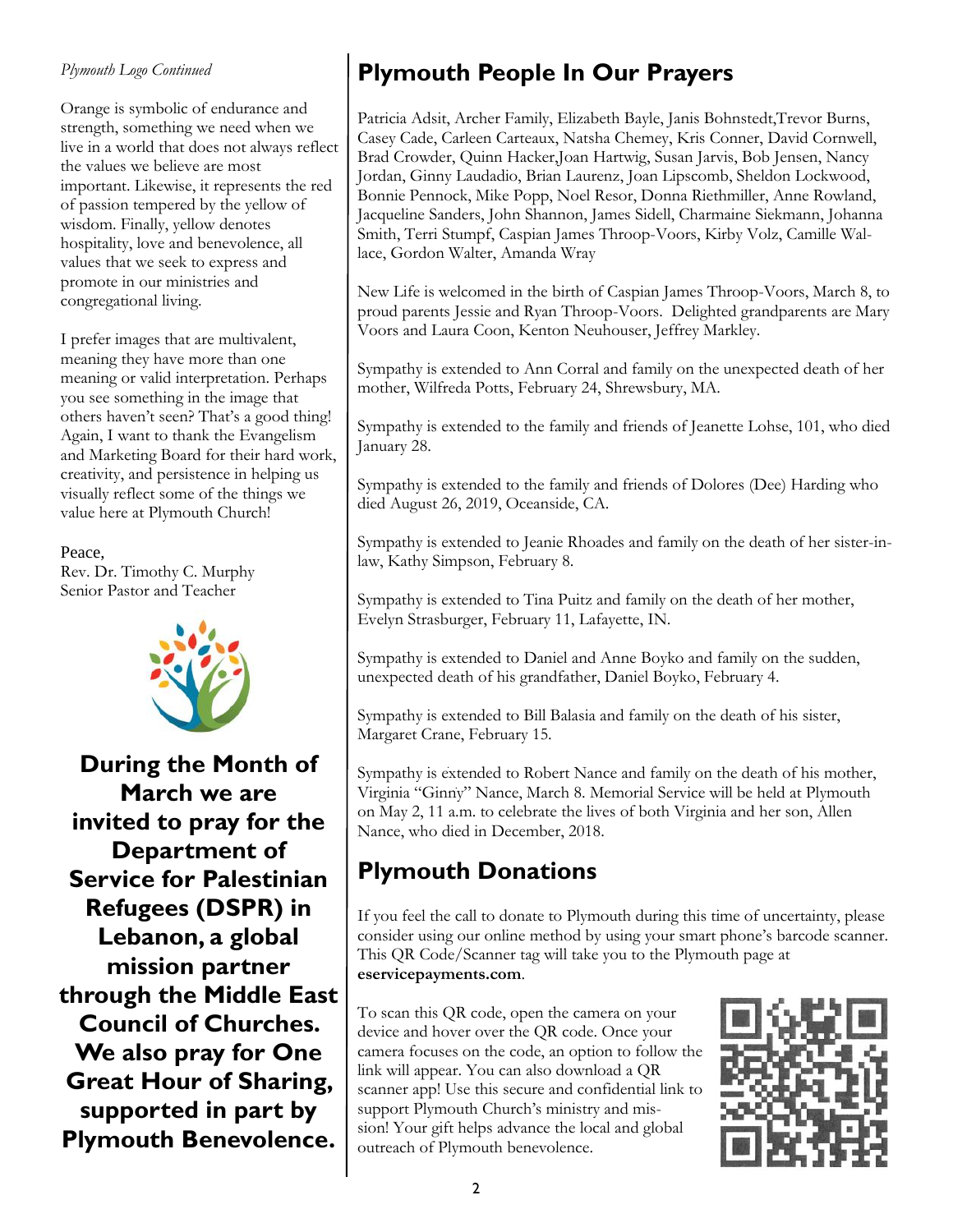## **Major Plymouth Cancellations Re: COVID-19**

After conferring with pastoral staff and the moderators, and hearing updates from other congregations in Fort Wayne and the Indiana-Kentucky Conference of the UCC, it has been decided that **in-person worship shall be postponed for the foreseeable future.** Likewise, **all in-person programming has been cancelled for the foreseeable future.** This means Wednesday Night Live, Board meetings, Youth Group, and any other gatherings of Plymouth people that occur in person.

This decision was not taken lightly but out of an abundance of precaution. Anything we can do to delay the spread of COVID-19 and ease the coming burden on our health care infrastructure and hospitals is worth doing. It is better to get in front of this pandemic as best we can, and if we have to sacrifice in-person worship and programming, that's what we will do. For information regarding COVID-19, visit sites like cdc.gov, who.int, and local health and human service organizations.

During this in-person absence, we invite you to visit Plymouth's Facebook page, **www.facebook.com/plymouthfw**, and Plymouth's website, **plymouthfw.org**, where worship content will be uploaded on Sundays, which will include prayer and a brief homily.

Pastoral staff will not be making in-person visits at this time, but we are available for email or phone conversations. While the church building will be closed to the public, church staff will be on site and we will be responding to phone calls or emails. The church phone number is 260-423-9424 and the office email is **office@plymouthfw.org**.

For those groups that cannot postpone meetings, the UCC Conference office has a Zoom video conference call line available for digital meetings. If you send us a request with date and time, we will check with the Conference to confirm its availability. If you already know how to meet for video conference call via Zoom or another program, that will be left to your discretion. Board and committee chairs are responsible for communicating with their respective groups on when and if video or phone meetings will occur.

Lastly, while we do not recommend that Plymouth members physically interact in groups at this time, we do ask that you keep each other in prayer, and be in communication with one another. Give someone a call. Send someone an email. Text them. Let them know you are thinking about them and remember them. With each other's affirmation and the greater affirmation we experience through God, we will have each other's backs, now and in the days to come.

Peace, Rev. Dr. Timothy C. Murphy

# **Fact Check**

Information spreads fast and far on the internet - but are you seeing information from reputable sources? For details regarding COVID-19, try checking websites like **cdc.gov**, **who.int**, and your local health and human service organization websites!

Basic preventative measures include washing your hands frequently and thoroughly, avoiding touching your face, mouth and eyes, maintain social distancing, and covering your mouth and nose whenever coughing or sneezing.

# **Digital Worship**

The first of the digital devotional services for Sundays was uploaded to Plymouth's Facebook page at

**facebook.com/plymouthfw**. To watch the video, scroll down to the image that says "Digital Worship 3-15-2020," and click it.

Videos will be posted on the Plymouth Facebook page on Sunday mornings while we practice social distancing; be sure to visit the page for such content. These services can also be found on the church website at

**plymouthfw.org/sermon-archive.**

### **Pastoral Care Hotline**

Rev. Murphy and Rev. Phillips continue to be available by phone to talk if needed. Please call the office at 260-423-9424. Our office hours are Tuesday-Friday, 8:00 am to 5:00 pm, but the main church line will be open from 10:00 to 11:00 am on Sunday mornings as well. If you have something you'd like to pray for (essentially a phone version of coming forward during our Healing Sunday services), give the church a call on **Sunday, March 22 between 10:00 and 11:00 am** and we will pray with you.

### **Good Friday Prayer Vigil Signup**

Sign up to participate in this year's Good Friday Prayer Vigil on April 10 by emailing the front office at

**office@plymouthfw.org**. Please volunteer for a 15-minute prayer time in this 7:00 am to 7:00 pm prayer vigil connection. Each individual needs a phone in order to receive and make a phone call at your prayer time. Complete instructions with prayer guide will be emailed or mailed to each volunteer.

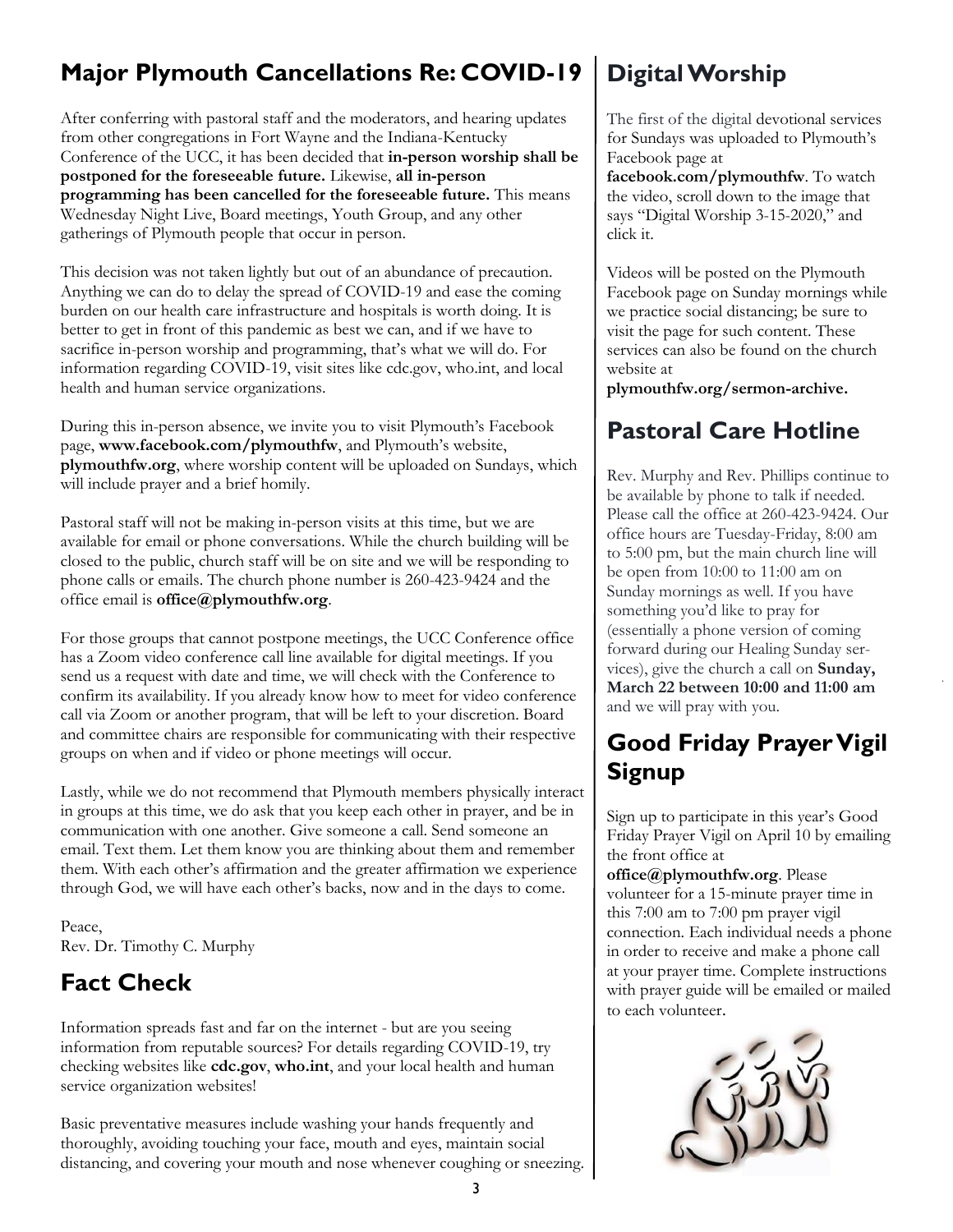

### **Final 2019 Growing Hope Globally Report**

Total Gift \$20,481.71

Pleasant Chapel \$7376.01 Corn Crop After Expenses Peace UCC \$2814.44 Communal Giving Plymouth Congregational \$10291.27 Communal Giving



These funds were designated to be equally divided between two recipients: Burkina Faso Gnagha and Honduras Macuelizo.

The Growing Hope Committee would like to thank all who have contributed in ANY way to this project. A special thanks to the Troyer family for their most generous gift of a portion of this year's crop. This is indeed special and at the heart of the GHG program. The Committee will be meeting soon to put in place the Growing Project for 2020. Together we can help fulfill Jesus charge to "Care for the least of these".

Thanks and Peace,

The Growing Hope Globally Committee of Pleasant Chapel, Peace UCC, and Plymouth Church

#### **One Great Hour of Sharing**

Plymouth Church will be receiving offerings designated for the UCC One Great Hour of Sharing (OGHS) on March 22. Through the OGHS offering, we are planting seeds of new life.

**Because Plymouth activities have been canceled, please consider mailing in your donations with "One Great Hour of Sharing" or "OGHS" in the memo line. Donations can also be made online using the QR code on page 2 of this issue of The Bell. Please use the line specifically for OGHS when donating online.** 



Together, we are investing in communities worldwide: providing education to girls and boys, empowering communities through vocational training, supporting microcredit lending and seeing people through to self-sufficiency, empowering families with skills to support themselves and their neighbors, and participating in sustainable solutions that offer dignity to all. These are just a few ways the OGHS offering touches God's children, in addition to disaster relief and refugee initiatives.

Through your generosity, the world is a better place. You have an opportunity to plant seeds into the lives of others. Be a co-worker with God. Building, planting, watering…and trusting that God gives growth to all good gifts shared in faith. Thank you for your partnership!

#### **Poor People's Campaign**

Fifty years ago, the Rev. Dr. Martin Luther King, Jr. and many other leaders launched a Poor People's Campaign to tackle the pervasive problems of systemic racism, poverty, and militarism. By many measures, these interrelated problems are worse today than they were back in 1968. If you add in climate change and ecological devastation, the urgency is even greater. Their agenda includes demands on the federal and state governments to:

- Ensure the wealthy and corporations pay their fair share of urgent social needs, including decent and affordable housing, quality education and health care, safe and affordable water, and job creation.
- Protect voting rights and prohibit racist gerrymandering, hiring, policing and sentencing policies that exacerbate inequalities for black and brown people.
- End military aggression, ban the proliferation of guns, and demilitarize our communities on the border and the interior.
- Ensure the right to clean water, air, and a healthy environment and increased public investment in jobs programs to transition to a green economy.

If you have questions about the Poor People's Campaign, contact Jan Evrard at **[jevrard52@gmail.com](mailto:jevrard52@gmail.com)** or 260-602-1268.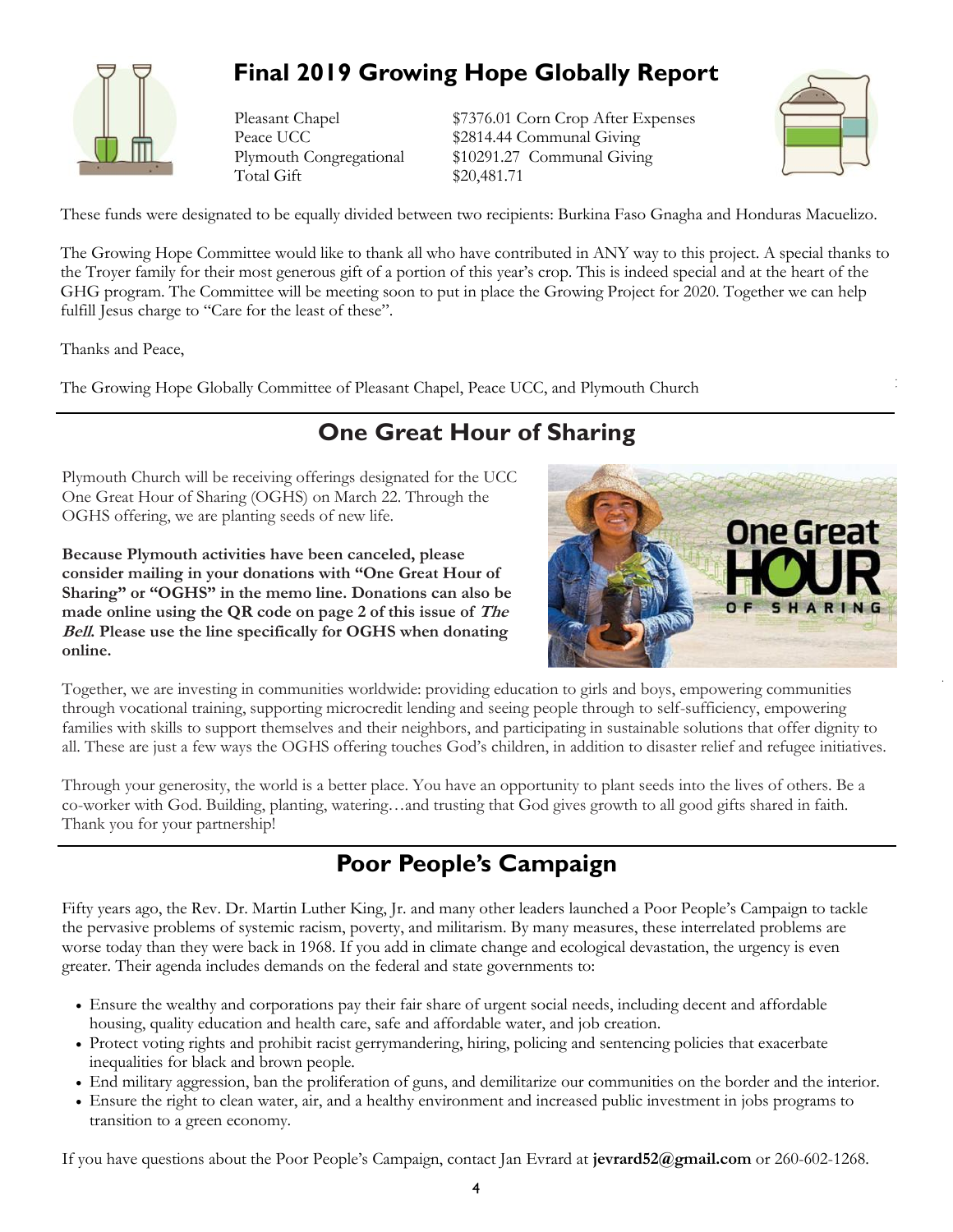#### **White Privilege and Racial Justice**

A couple of years ago, I led a Chapel Class on White Privilege using curriculum from the UCC website. It took several weeks to complete and helped us to recognize how whiteness is ingrained in all aspects of life. However, covering the material was only the beginning. Reverend Traci Blackmon presented a few questions in this material that I feel is important to review.

- If you grew up with an expectation that images on TV, in books, and in movies would share your racial identity, you have white privilege.
- If you have never felt the burden of "representing your race" you have white privilege
- If you have never been presumed as intellectually inferior or incapable solely because of the color of your skin
- If you can presume that history courses offered in your school will provide a narrative about people who look like you
- If this country has never debated the monetary value of all the people who look like you
- If there have never been laws passed to prevent your full participation in democracy
- If you have never been categorized based solely on the color of your skin

The curriculum is still available on the UCC website and I would highly recommend studying it. Most recently, Jane Mildred, also of the Peace & Justice Committee, came upon this interesting article from 2017, "64 Things White People Can Do for Racial Justice," written by Corinne Shutack. The author mentions books to read, movies to watch, companies to work with or avoid, donations you can make, what to write to your legislators etc. You can access the full list at **[medium.com/@cshutack/what-white-people-can-do-for-racial-justice-f2d18b0e0234](https://medium.con/@cshutack/what-white-people-can-do-for-racial-justice-f2d18b0e0234)**.

I hope that through this learning, we might have open and honest conversations that will bring us closer to understanding and caring about each other.

Jan Evrard Chair of Peace & Justice Committee

#### **Plymouth Women: From Present to Presence**

Sesquicentennial Moment on Sunday, March 8, 2020

On September 20, 1870, twenty-six souls made up the first membership of Plymouth Congregational Church. Sixteen women were present, and so our journey began.

During the debate on the Nineteenth Amendment which established women's suffrage, Plymouth pastor, Rev. Arthur Folsom, took a stand and was one of the featured speakers in an event sponsored by the WCTU to promote the amendment and to advocate for women's rights. That was 1913.

But, prior to this endorsement—in 1901, in fact—Plymouth's Bylaws were amended to provide "three or more Deaconesses." The women of Plymouth were making their presence felt, and it took until 1981 to include men in this group!

Guild and the Circles were important parts of the church development. The first Circle—Plymouth Circle—was organized in 1906 by Mary Sell whose husband was pastor at that time. Thus began the dynamic cycle, with Rev. Charles Houser responsible for setting up the original Guild that included 13 Circles—later increasing to 16—with over 400-500 participants.

After Plymouth Circle, there were Beecher, Friendship, Mary Lyon, Plymouth Pilgrims, Conserso, Harmony, Priscilla's, Mary Martha, Bicknell, Bradford, Standish (still existing and well-known for the sweet pepper jelly, Christmas wreaths, and garlands) and then Group I, Group II, Group III, and the name puzzler: Congo! My mother was a member of this Circle so it was a constant part of my growing up.

I belonged to Mary Martha, an evening Circle of mostly working ladies or young mothers. I was both, and I so looked forward to the second Tuesday of the month. After a morning with four boys ages 1-5 and an afternoon of teaching a class of 35 kindergarteners, an evening with adult conversation was a godsend plus a little delight that Doug was left with all the bath and bedtime duties!

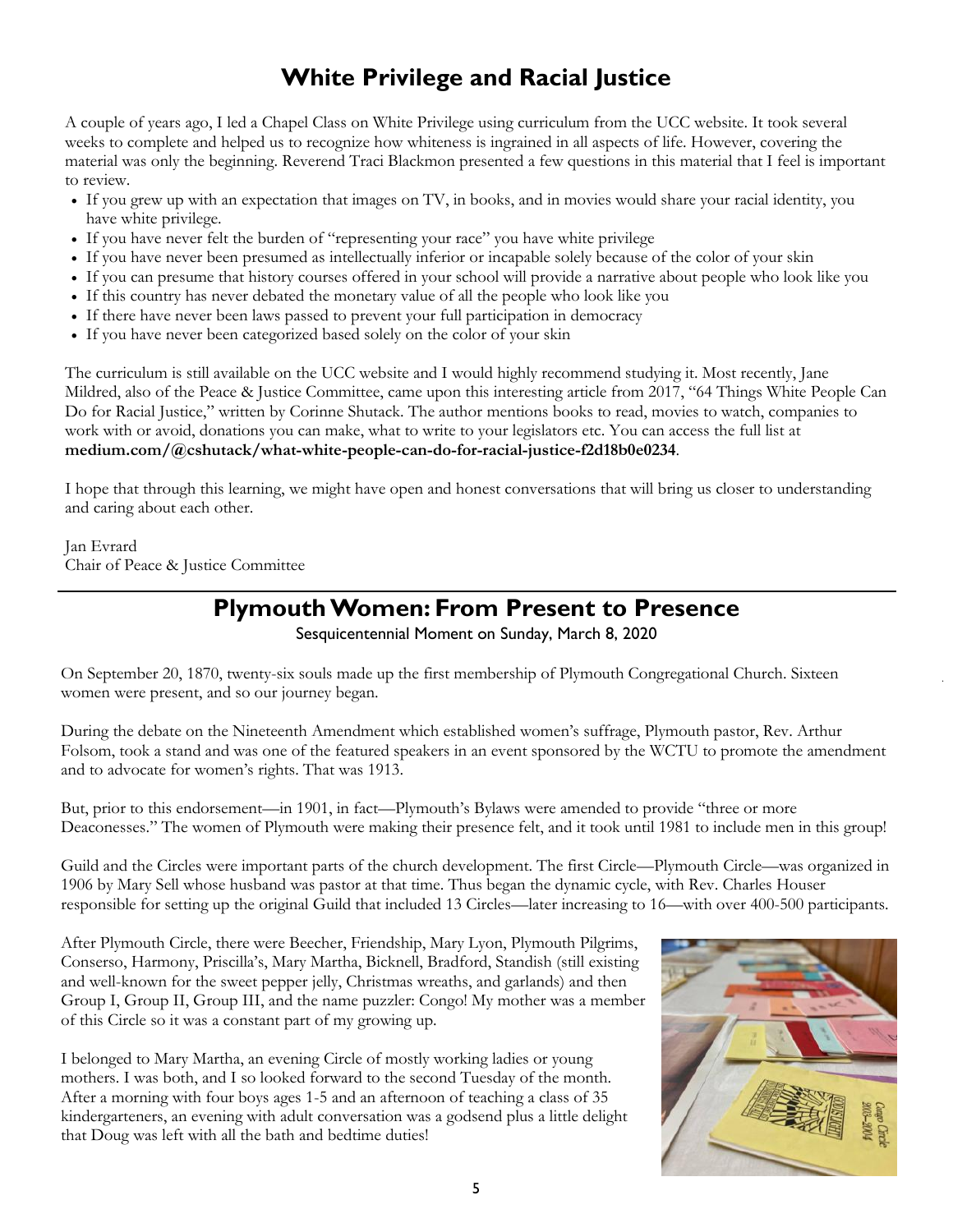The Guild was made up of all the Circles, had its own officers and program goals, and met on the first Friday of each month throughout the church program year. Two Circles were responsible for the luncheon, usually serving over 100. One Circle would do the food while the other would be responsible for serving and table decorations. I'm sure those luncheons offered every variation of chicken you can imagine.

One of my mother's friends kept a calendar of what she wore to Guild each month so as not to repeat the same outfit two months in a row! That first Friday was always special!

The Guild had one important event planned each year—the church Bazaar, later to become the International Fair. Each Circle had a booth with our wares for sale: everything from homemade goods to Vanilla extract. Congo sold pre-ordered and available large Georgia pecans for \$2.50 per pound. I know because the large cartons would arrive at our home!

The Bazaar/then Fair started with a ticketed dinner Thursday evening and continued through Friday. The luncheon on Friday became so popular that we had two seatings. Downtown businesses and offices called the church office weeks in advance to check for the date and to get their luncheon tickets. The profits had a predetermined destination: a chosen foreign mission. You see, even in the 1950s, the women of Plymouth were Intentionally Global.

In May of 1970—as part of the Centennial Celebration—the Guild presented "The Weddings of a Hundred Years" and included wedding gowns from 1876-1970. Some too fragile to be worn were displayed, others were modeled by the bride, a daughter, or a friend (who could fit into them). My dress was among them and still hangs in the closet having been rejected by two granddaughters. I think the three crinolines and the hoop were the deal breakers!

As women of Plymouth, we continued to make our presence more visible.

In December of 1975, The first women ushers were appointed.



In 1976, Rev. Stephanie Weiner was called as Plymouth's first woman pastor. She was followed by Rev. Clare Walter, Rev. Dale Susan Edmonds, Rev. Carole Green, Rev. Jeane Spoor, and Rev. Ruth Phillips.

I would be amiss if I did not include two important ladies from the '40s and '50s who played a significant part in our youth activities and Sunday School: Helen Boyd, Director of Religious Education, always with a beautiful smile; and soft-spoken Marion Wylie, Sunday School Superintendent, who led the chapel service before the children ventured into their Sunday School classes.

Making our presence even more prominent, in 1984, Carole Green became Plymouth's first woman Moderator, a position that began alternating between women and men in 1982. Carole's successors include Ann Silletto, Barbara Rathbun, Laura Rudolph (twice), Linda Balthaser, Barbara Bugg, and Beth Walker.

March is designated as National Women's History Month. Plymouth's women were present in 1870, but our 150-year journey was never limited to just a month. Our ongoing presence has inspired, enriched, and grown; and I can only imagine the opportunities the next 150 will bring.

Gale Cunningham



#### **Long Distance Sunday School**

The past few days have us all scrambling to figure out how to do our learning, working and living in a new setting. During this time, my goal is to support families and to keep our kids socially connected. We might learn a little about worship along the way, too.

During our time apart, our Sunday school kids can keep learning about the parts of worship through at-home activities. Our current unit was on the Lord's Prayer — and luckily focused on coloring a series of giant posters. Smaller versions of those posters will be in the mail to families, soon! We are also trying to find spaces for our kids to have social time online. As we figure out ways to keep our kids connected, I am